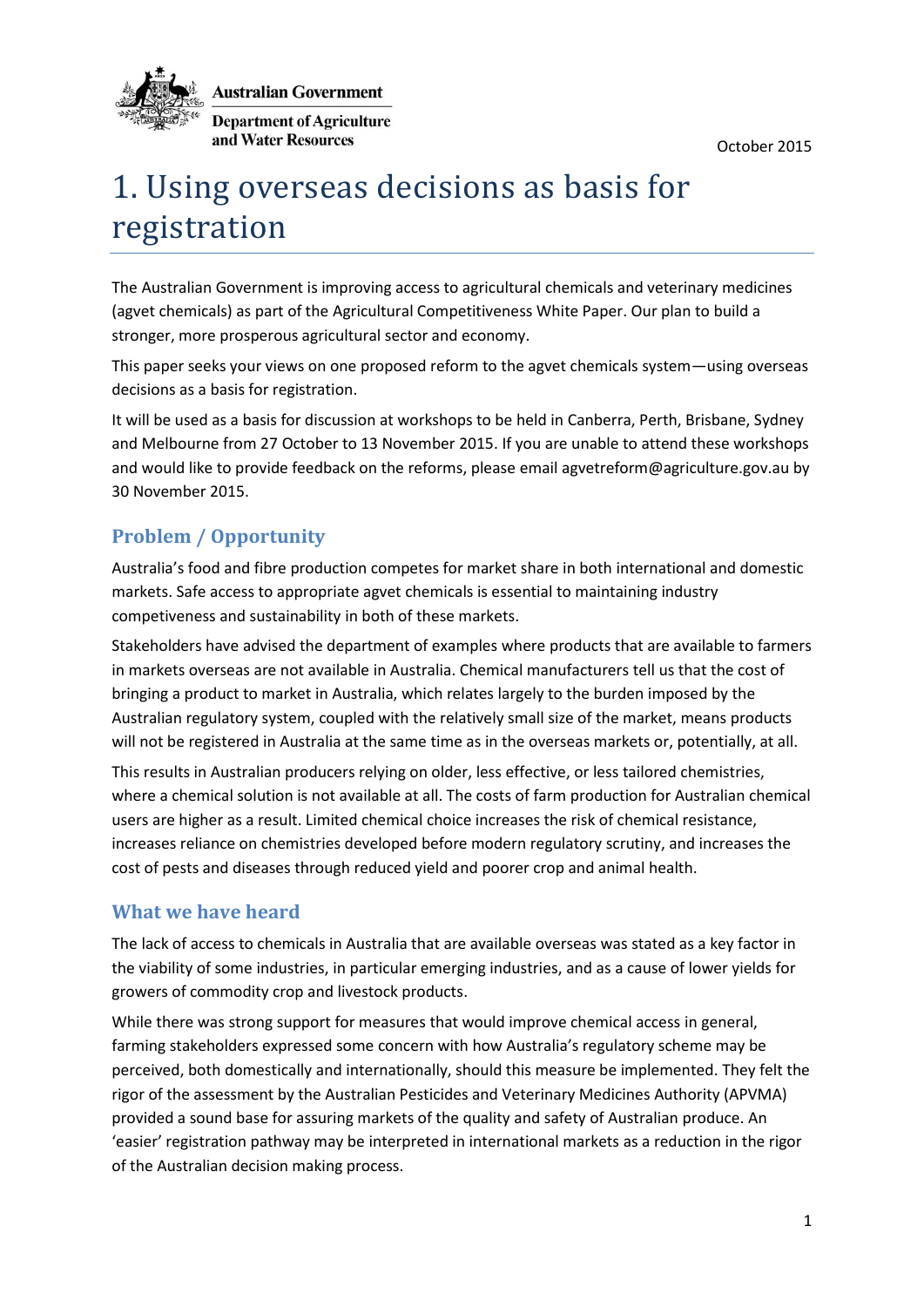Chemical manufacturers expressed similar concerns to those of farmers. The approach requires caution, particularly with respect to its scale and effect on Australia's international regulatory reputation. Chemical manufacturers expressed strong reservations about any approach that would compromise their intellectual property or lead to an increased liability for products or uses they do not support in the Australian market.

All stakeholders clearly stated a need to carefully determine which regulators could be trusted and which could be considered comparable to the APVMA, and the degree to which the Australian circumstance warrants unique assessment. The uniqueness of Australia's fauna and flora, of some Australian environments, and some Australian farming, fishing and forestry practices were highlighted. Some stakeholders were concerned about whether the approach would encourage parallel importation of agvet chemicals and about protecting intellectual property.

There was support for a considered and incremental adoption of this proposal, with initial product types being those where the circumstances of use are identical between countries and where the possibility of environmental exposure is very low. Only after successful operation should the approach be expanded to broadacre or environmentally exposed products.

### **The proposed reform measure**

It may be possible to no longer have APVMA assess products that are registered by trusted comparable regulators overseas where the risks of using the product are the same as in the overseas market. It may also be possible to no longer have APVMA assess new uses of products registered in Australia that are also registered by trusted comparable regulators overseas where the risks of that use are the same as in the overseas market.

While the Australian agvet chemical regulation system is unique, the underlying approach is common to international regulators. Comparable overseas regulators rely on robust objective scientific evidence to make decisions about allowing products to enter their market. Greater reliance on the decisions of these comparable regulators would lower the cost of the APVMA decision making process and so improve safe access to newer, better agvet chemicals for Australian farmers.

The APVMA is finalising its policy on the use of international data, guidelines and standards. The APVMA has indicated it will accept hazard assessments that are unredacted and accompanied by the underpinning data (to allow it to do a 'peer review' and ensure data protection where necessary).

The proposal outlined in this paper, if implemented, would require legislative changes and would therefore provide certainty for applicants about how the APVMA will use international decisions.

Under this proposal, the APVMA would register a product based solely on the decision of two trusted comparable international regulators to register the same product. This would only occur where the risks posed by that product are equivalent between the jurisdictions. Equivalency would mean the overseas product and the Australian product would have the same use pattern (host, pest and application rates), formulation and manufacturer. The international regulators would be prescribed in regulation and reflect those who undertake product specific assessments with similar outcomes in risk management.

While international jurisdictions may have a similar general attitude to risks when registering agvet chemical products, the specifics of their approach may differ. The reliance on decisions from more than one jurisdictions would provide greater certainty in the management of risk.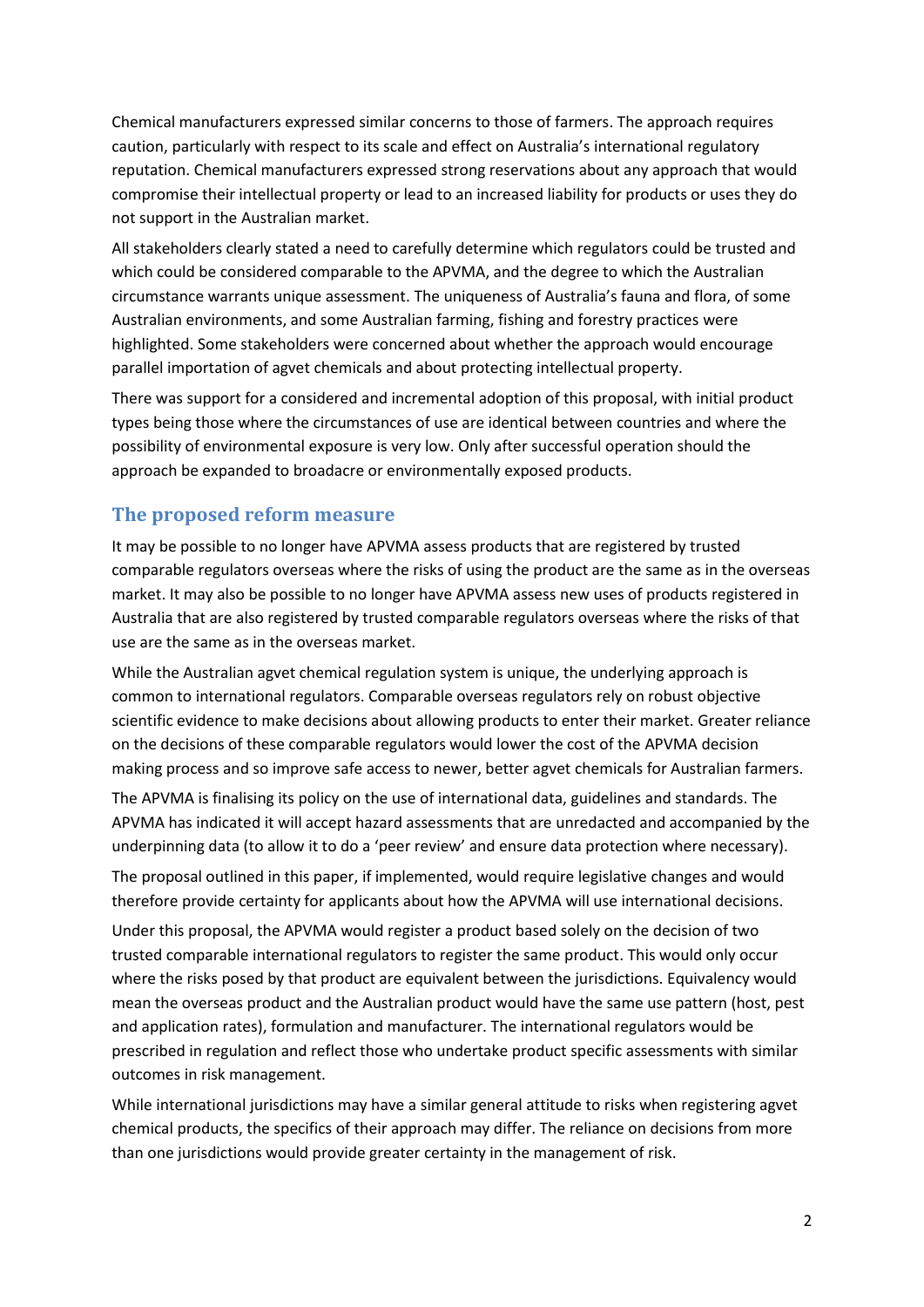Recognising the uniqueness of the Australian environment (for example a rainfall significantly lower than other countries and lower ground water levels) and the need to progress in a measured manner; the initial phase would be limited to circumstances where the environmental impact of the chemical is minimal or strictly controlled. The circumstances in which this approach could be utilised would be prescribed in regulation.

We consider this approach could be applicable to:

- companion animal products
- home garden/domestic use products
- products for ornamental plants

**.** 

- products for use in protected cropping situations (such as greenhouses)
- products for use in intensive enclosed livestock production (such as poultry, pork, or land based aquaculture), and
- new uses of existing products utilising existing approved application methods (for example a product approved for use through boom spray for one pest in a crop may be approved for another pest in the same crop when applied by boom spray).

If implemented, the streamlined process would operate in parallel with the existing process for registration. The choice of registration pathway would be a matter for the company seeking to register the product to decide. It would be possible to register a product using the streamlined process then subsequently decide (perhaps after a trial period) to register the process under the full assessment process.

Should the proposed measure regarding removing trade assessments (Number 4) not be implemented, under this measure these assessments would continue to be required in some circumstances but would be substantially simplified. Adoption of the international Maximum Residue Limit (MRL) as the domestic MRL<sup>1</sup> could potentially address both the criteria for residue safety and to support the assessment of the trade impact of use.

A label that meets the APVMA's labelling criteria would continue to be required.

Requiring prospective registrants to supply information that supports equivalency of product (such as the particulars of the product recorded by the international regulator, including product formulation and sites of manufacture) is expected to ensure that control of intellectual property related to the international product is not compromised. Provisions would be drafted to ensure compliance with international obligations about protecting intellectual property (currently only relevant to the Australia-US Free Trade Agreement). The department expects that the necessary information will likely only be held by the holder of the registration in the international market, and so practically limit the proposal to those companies operating in the markets overseas and in Australia.

By relying solely on international decisions about a product, any change in the international market access would be immediately reflected in Australia. That is, a decision by either of the international regulators to suspend a product registered in Australia via the streamlined method would result in

 $1$  Where MRLs vary between the jurisdictions relied upon, or with any internationally accepted standard for residues in produce (such as adopted by CODEX Alimentarius) the most stringent would be adopted as the Australian standard.